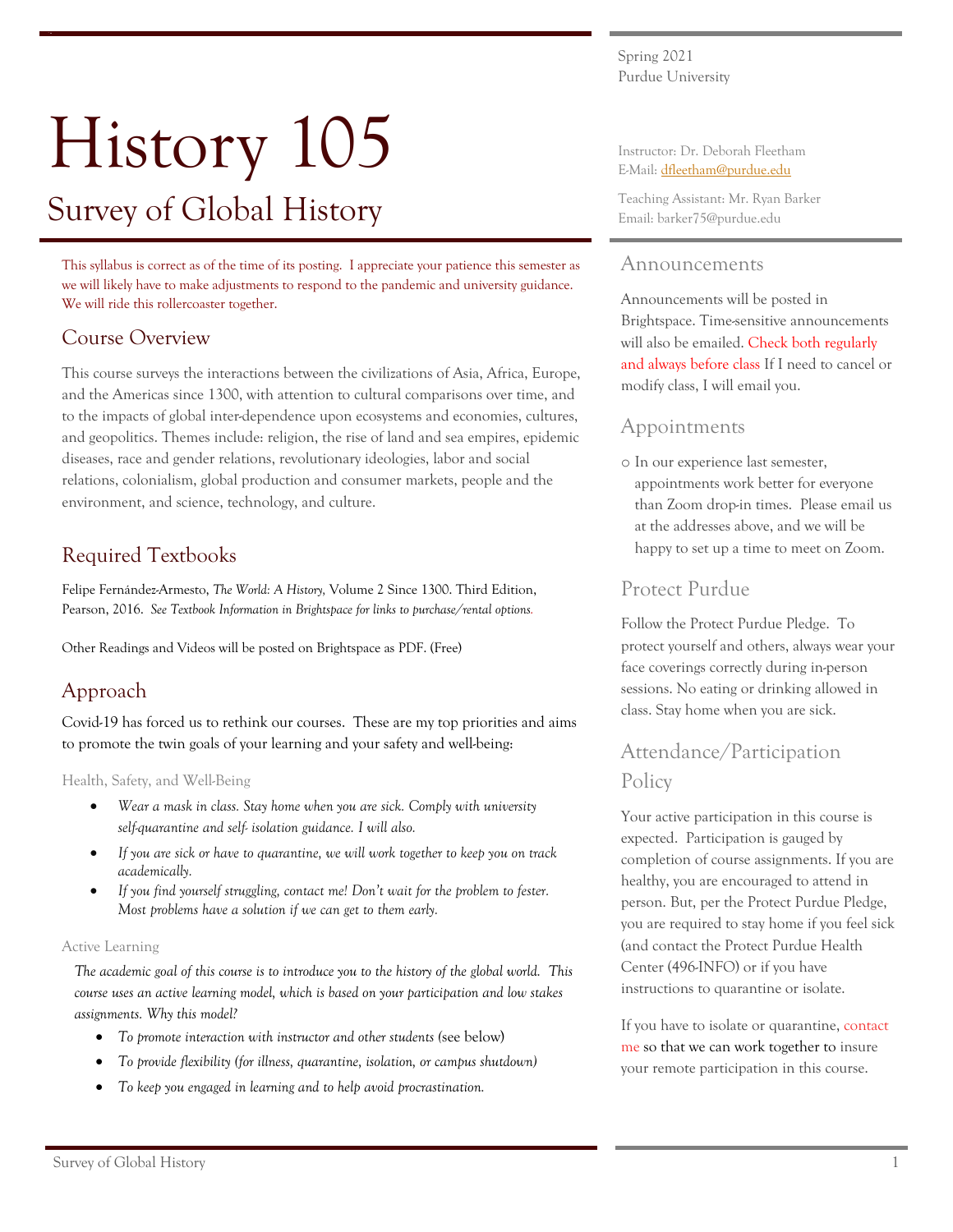Interaction

*Because of social distancing, you (especially first-year students) have less opportunity than normal for social and academic interaction with each other. These are ways I've tried to give this large lecture course a smaller course feel:*

- *Use of Hotseat to make it easier to participate class*
- *Small group (5-6 people) virtual discussion groups (on Fridays)*
- *Discussion Boards on Brightspace where you can ask questions*
- *Email response within 24 hours weekdays.*

#### Generosity and Patience

*Even with the experience of one pandemic semester behind us, this semester will undoubtedly bring its own set of challenges. My aim is to be humane in an inhospitable environment. My job is to teach you history. But my concern is for you as people living through an often perplexing and overwhelming time. Things will occasionally go wrong. The technology won't always work right. We will have to adapt as university guidelines evolve. We all will have moments where we'll feel overwhelmed and burned out. But if we treat each other with generosity and patience, we can persevere together.* 

# Weekly Schedule

*You can expect to spend 5-6 hours on this class per week.* 

Brightspace Module

*Each week will have a separate module (folder) on Brightspace. A Week Overview in the module will detail the assignments and schedule for the week. The information in the overview is the most up-to-date and supersedes the course schedule below. The Module will also include links, additional videos/readings, and assignments.* 

In-person lectures in Math 175 (Mondays and Wednesdays)

*See attendance/participation policy in the side column. A Boilercast recording will be available on Brightspace for those who are sick or quarantining.* 

If the university has to move online or if I have to quarantine, you will receive instructions by email and on Brightspace.

Small Group Virtual Discussions on Zoom (Fridays)

*Every Friday, we will meet virtually on Zoom in small discussion groups (using Breakout rooms.) We will describe the process in class, and you will find a Zoom link in each weekly module (folder) on Brightspace*

**NOTE:** *Discussion groups will NOT meet the first week. (We will meet in person on Friday, January 22). Zoom discussions will meet for the first time on Friday*, January 29. You will find a link in the Week 2 module on Brightspace.

*In-person sessions will be recorded in Boilercast and made available on Brightspace. If you are unable to attend in person, you are expected to watch the Boilercast recording.*

# Late Assignment Policy

As an active learning class, your participation in course activities is essential for your success in this course. Because the course is divided into weekly units, assignments in this course have weekly deadlines. The purpose of deadlines is to maintain your consistent involvement in the course and to limit procrastination. Because of the importance of regular participation, **late assignments will not be accepted,** 

#### **except by permission of the instructor.**

Exceptions will be made on a case-by-case basis.

I realize, however, that this semester poses unique challenges. As a result:

- o All assignments for this course are low stakes assignments. Each single assignment is a small percentage of your total grade.
- o All assignments are available online and do not require face-to-face contact.
- o Your two lowest quiz grades and your lowest essay grade will be dropped.
- o If you have to quarantine or isolate, I will work with you to make necessary adjustments.
- o I will seek out students who have not been participating (missing assignments, not logging into Brightspace) to intervene you before you fall too far behind and will work with the Office of the Dean of Students as a resource.
- o Be proactive. If you have encounter problems, please contact me so that we can find a solution. Earlier is better!

## Academic Honesty

Academic dishonesty (cheating, plagiarism, hiring another to do your work, etc.) is unacceptable and will not be tolerated in this course. The penalty for academic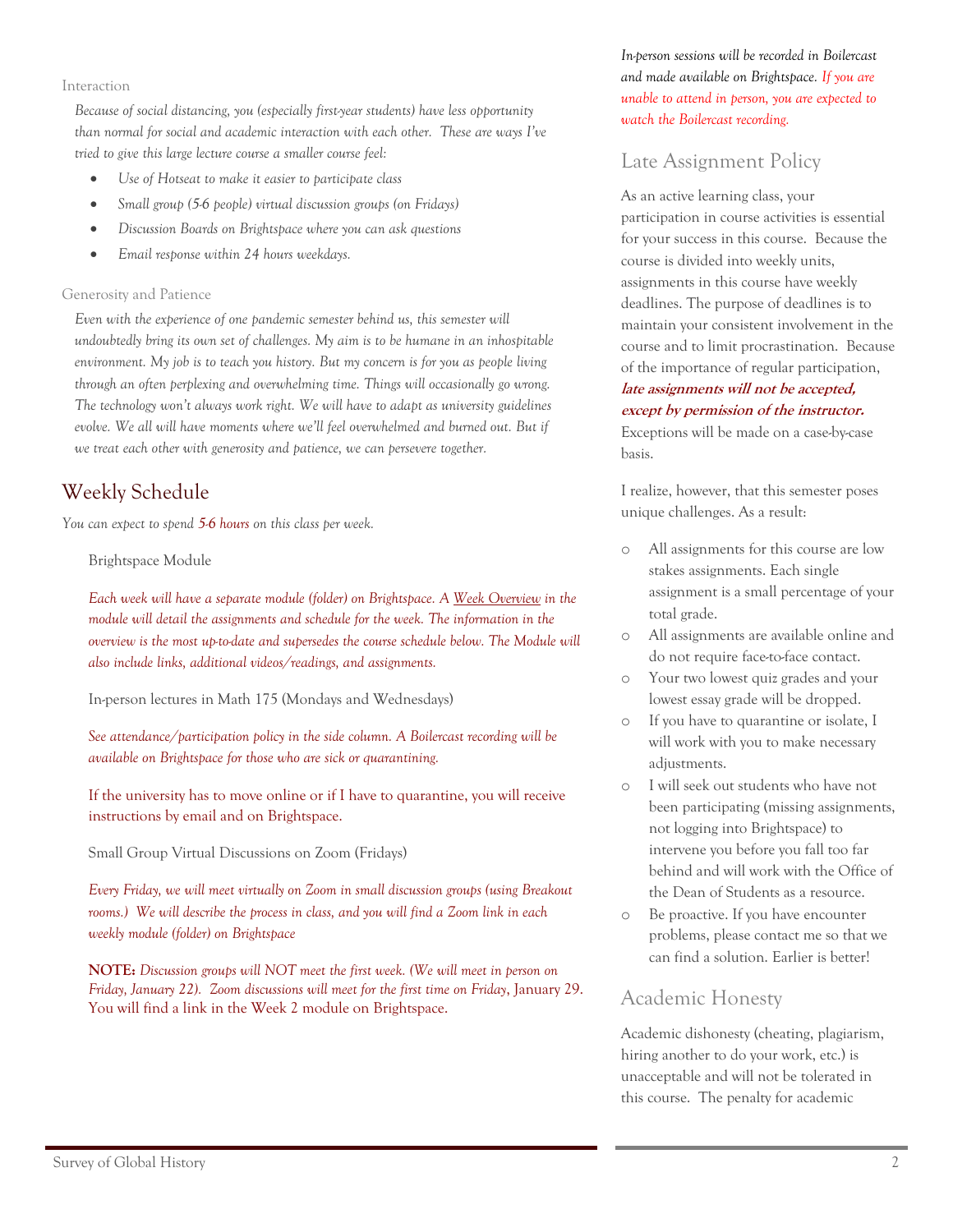# Course Requirements

This course has no proctored or cumulative exams. It replaces them with three types of weekly/bi-weekly assignments as detailed below. In addition, you will have a final essay, due during exam week.

## Quizzes (30% of final grade)

- Weekly quizzes will be posted in the weekly unit on Brightspace and cover the in-class material and assigned readings/videos for the week. They are open book; you are allowed and encouraged to use your notes and readings.
- Quizzes will open after discussion on Friday and are due Monday before class (3:00 pm).
- Each quiz will have 10 questions.
- Questions are multiple choice/multiple answer/true-false. Each question is taken from a random pool; no two quizzes will be identical.
- Each quiz will have one attempt. You will have 20 minutes to take the quiz. Make sure to read the textbook before you start the quiz. You will have time to look up a specific answer but will not have enough time to skim to find all of the answers.
- Your lowest TWO quiz scores will be dropped.

## Short Essays (30% of final grade)

- Six bi-weekly essays (500 600 words each) on class material
- Due Mondays before class (3:00 pm)
- Questions and concrete guidelines will be posted in Brightspace.
- Due dates: February 8, February 22, March 8, March 22, April 5, April 19.
- Your essays will be submitted to Gradescope through a link on Brightspace. (See instructions on Brightspace.)
- Essays will be graded on the following criteria:
	- o Length *Does it meet the minimum length?*
	- o Answering the question *Do you answer the question?*
	- o Evidence *Do you offer concrete evidence from all of the sources?*
	- o Context *Do you frame your answer in the wider historical context?*
	- o Analysis *Does your essay have a clear thesis and good analysis (address how/why in addition to who/what/when?)*
- Your lowest essay grade will be dropped.

#### Discussion (30%)

- This grade will be based on a combination of your in-class and Zoom discussion participation.
- In-class participation will be determined by your cumulative participation on Hotseat over the course of the semester. (If you have to miss in-person class due to illness, contact me for alternatives means for participation.)
- Zoom discussion participation will be based on the group's submitted discussion questions (due by 11:59 on the day of discussion.) ONE copy for

dishonesty will be failure for the course and a forwarding of the case to the Dean of Students office for university review.

Plagiarism is the un-credited use of another's words or ideas. Examples include failure to put quotation marks around direct citations; paraphrasing material without citing the source; cutting and pasting from web sites and other sources; and turning in someone else's work as your own. See university Academic Integrity policy on Brightspace.

Course material presented in this class including your notes are considered copyrighted material. You may not sell or provide them to a commercial site. In-class sessions will be available through Boilercast but you are not allowed to record sessions yourselves. See Section J of the Student Conduct code (*link on Brightspace.)* 

## Contingency Disclosure

In the event of a major campus emergency (such as a natural disaster, pandemic, etc.) the requirements, deadlines, and grading policies/percentages as detailed in this syllabus are subject to changes that may be required by an officially revised semester calendar. Any such changes in this course will be posted, once the course resumes, on the course site on Brightspace or can be obtained by contacting the instructor.

## University Information

You can find up-to-date information and links to university policies and resources in the following named folders on Brightspace. Feel free to contact me, the Office of the Dean of Students, or your advisor with questions about any of these resources:

#### Student Help and Success

The University provides services and resources to students, links to which you can find in Student Help and Success: counselling and psychological services registrar, financial aid, academic advising,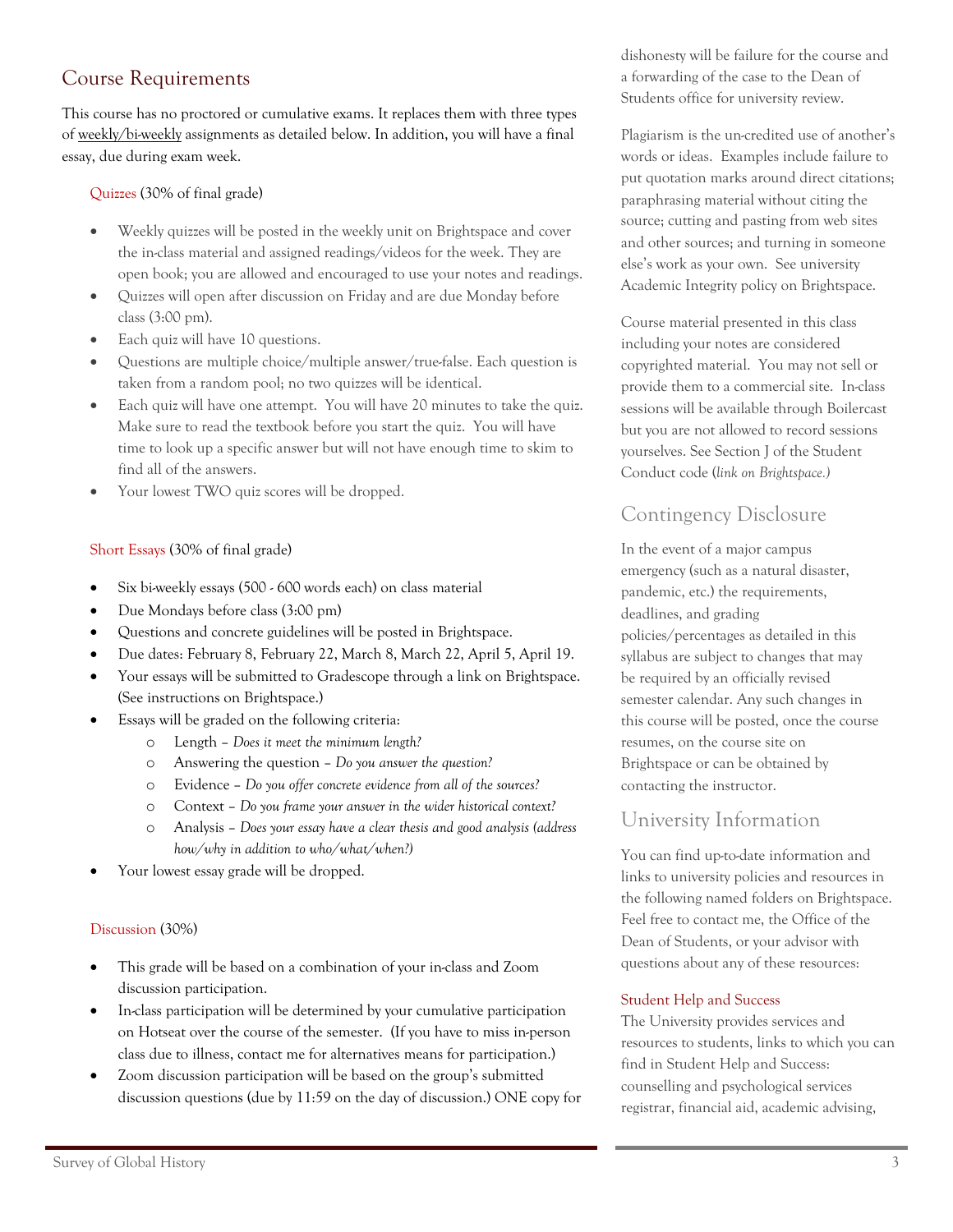each group will be submitted on Gradescope via Brightspace. Instructions will be provided on Brightspace and explained in class.

Covid-19 Modification:

- o Since discussion groups meet virtually. you should be able to participate in your small group discussion each week. If you are not able to meet with your group (due to illness, grief absence, or other university approved absence), you may complete the questions individually and submit your answers for credit. *Group discussions have an educational purpose. It is thus preferable for you to work together as a group.* **Therefore, you may not use this option more than twice without my permission**
- Take-Home Final Essay (10%)
	- o Guidelines will be posted on Brightspace in April. Replaces a final exam and is due during the scheduled exam period (TBA).

# Course Schedule

*Below is overview of the course. A detailed schedule for each weekly module will be posted in the Week Overview in Brightspace. The Week Overview will have the most up-to-date information and supersedes the information below. Each Brightspace unit will include links to videos, PDFs of primary source readings, and all assignments.* 

Complete readings (especially primary source readings) and watch videos **before Friday class.** 

**Week 1: January 20-22 - Course Introduction and the Mongols Textbook: Chapter 12** 

**Week 2: January 25-29 - Tour of the Globe (14th – 16th Centuries)**

 **Textbook: Chapter 14/15 (See Week Overview for specific sections) Video: Ming China** 

**Week 3: February 1- 5 - Black Death and the Little Ice Age (14th Century)**

 **Textbook: Chapter 13 Primary Sources: Views of the Plague (on Brightspace)** Essay Due (Essay #1)

**Week 4: February 8-12 – Empires of Land and Sea (15th-17th Centuries)**

 **Textbook: Chapter 14/15 (See Week Overview for specific sections) Video: The Mughals** 

**Week 5: February 15-19 – Exchange (15th-19th Centuries)** 

 **Textbook: Chapter 16 Primary Sources: Coffee and Tobacco (on Brightspace)** University Reading Day: Wednesday Essay Due (Essay #2)

**Week 6: February 22-26 – Empires of Africa and Asia (17th and 18th)**

veterans success center, employment, and career services.

#### Accessibility Information

For information on disability resources and accessibility, see the enclosed link to the Disability Resource Center.

#### University Policies

Includes grief absences, academic integrity, nondiscrimination, student conduct code emergency preparedness, violent behavior, and freedom of expression. Links to resources are also provided.

## Learning Outcomes

- Have an introductory knowledge of global societies and interactions among them
- Distinguish between secondary and primary sources and be able to understand and critically read both types of sources.
- Synthesize information and arguments from both types of sources.
- Discuss historical questions about the global world
- Engage in historical analysis with the use of primary and secondary sources.
- Write short analytical essays in fluid English prose with thesis statements, clear organization, and appeals to evidence.

## Grading Scale

| 94-100<br>$= A$ |         |
|-----------------|---------|
| 90-93           | = A-    |
| 87-89           | $= B +$ |
| 83-86           | = B     |
| 80-82           | $= B -$ |
| 77-79           | $= C +$ |
| 73-76           | $= C$   |
| 70-73           | $= C -$ |
| 67-69           | = D+    |
| 63-66           | $= D$   |
| 60-62           | = D-    |
| O- 59           | = F     |